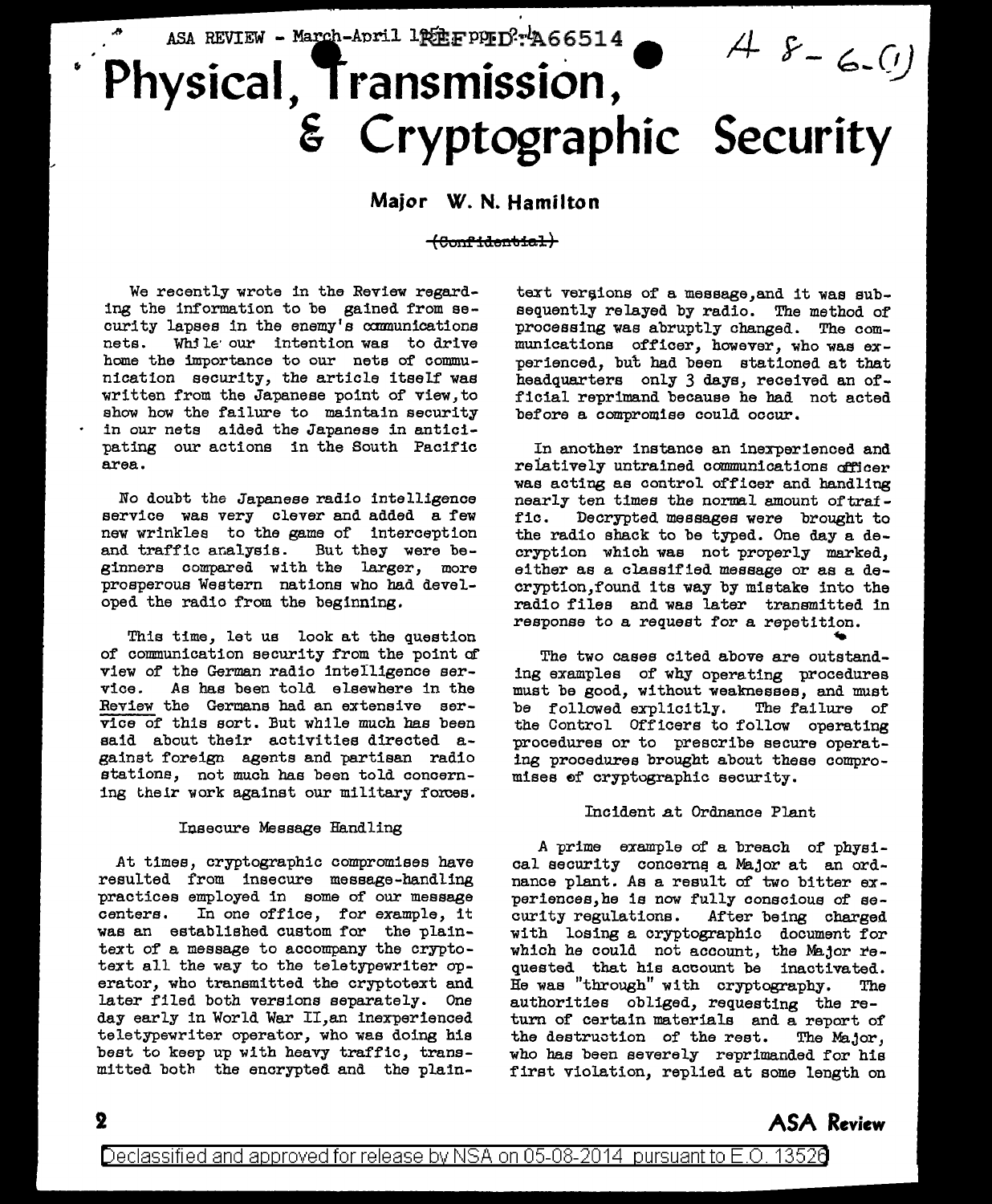# ASA REVIEW - March-April 1951,  $REF^{2-l}ID: A665M$  $48 - 6.0$ Physical, Transmission, <sup>~</sup>**Cryptographic Security**

## **Major W. N. Hamilton**

## (Confidential)

We recently wrote in the Review regarding the information to be gained from security lapses in the enemy's communications nets. Whjle· our intention was to drive home the importance to our nets of communication security, the article itself was written from the Japanese point of view,to show how the failure to maintain security in our nets aided the Japanese in anticipating our actions in the South Pacific area.

No doubt the Japanese radio intelligence service was very clever and added a few new wrinkles to the game of interception and traffic analysis. But they were beginners compared with the larger, more prosperous Western nations who had developed the radio from the beginning.

Thie time, let us look at the question of communication security from the point af' view of the German radio intelligence service. As has been told elsewhere in the Review the Germane had an extensive service of this sort. But while much has been said about their activities directed against foreign agents and partisan radio stations, not much has been told concerning their work against our military forces.

### Insecure Message Handling

At times, cryptographic compromises have resulted from insecure message-handling practices employed in some of our message centers. In one office, for example, it was an established custom for the plaintext of a message to accompany the cryptotext all the way to the teletypewriter operator, who transmitted the cryptotext and later filed both versions separately. One day early in World War II,an inexperienced teletypewriter operator, who was doing hie beet to keep up with heavy traffic, transmitted both the encrypted and the plain-

text vergions of a message, and it was subsequently relayed by radio. The method of processing was abruptly changed. The communications officer, however, who was experienced, but had been stationed at that headquarters only 3 days, received an official reprimand because he bad not acted before a compromise could occur.

In another instance an inexperienced and relatively untrained communications af'ficer was acting as control officer and handling nearly ten times the normal amount oftraffic. Decrypted messages were brought to the radio shack to be typed. One day a decryption which was not properly marked, either as a classified message or as a decryption,found its way by mistake into the radio files and was later transmitted in response to a request for a repetition.

The two cases cited above are outstanding examples of why operating procedures must be good, without weaknesses, and must be followed explicitly. The failure of the Control Officers to follow operating procedures or to prescribe secure operating procedures brought about these compromises ef cryptographic security.

### Incident at Ordnance Plant

A prime example of a breach of physical security concerns a Major at an ordnance plant. As a result of two bitter experiences, he is now fully conscious of se-<br>curity regulations. After being charged After being charged with losing a cryptographic document for which he could not account, the Major requested that his account be inactivated.<br>He was "through" with cryptography. The He was "through" with cryptography. authorities obliged, requesting the return of certain materials and a report of the destruotion of the rest. The Major, who has been severely reprimanded for his first violation, replied at some length on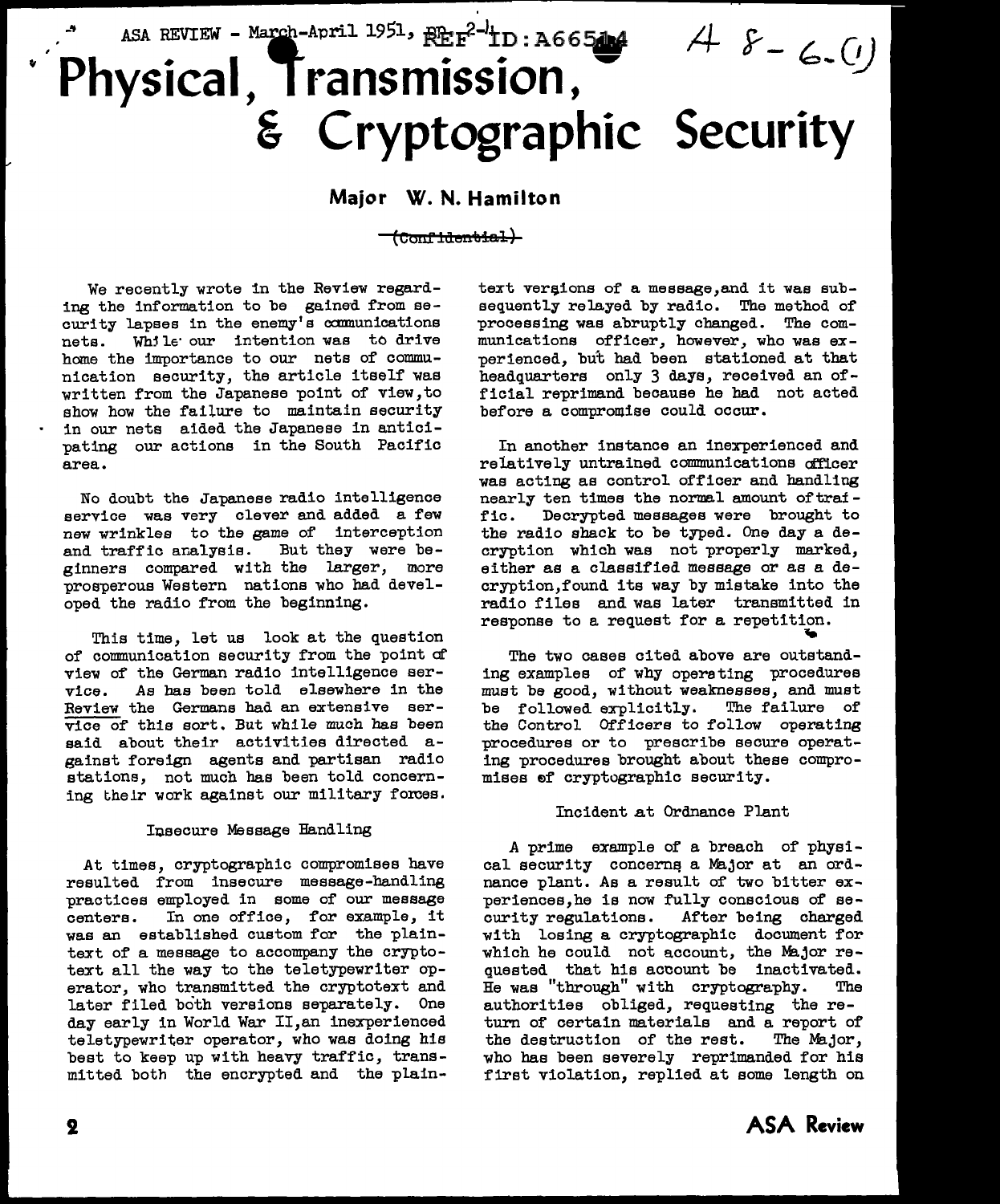## **REF ID: A66514**



Radio-Equipped Jeep

the destruction of some forty or fifty documents. The case was forgotten.

Iater, a routine investigation of the Major's files, conducted by a carefully trained security officer, revealed that some 25 of the documents reported burned were still on file. The Major, and a Captain who had "witnessed" the burning of the documents, were charged with false swearing, and were heavily fined under the 104th Article of War.

In the above cases no one but the enemy knows if use was made of these compromises. Interception of just the right message-the clear text of a coded message-or the chance look at some classified material-the "destroyed" crypto material-is enough to start a chain reaction of events. The thwarting of laboriously conceived plans, the counter attack at a weak sector, the destruction of vital supplies, and, coincident with all of these, the death of many good men and women.

In the following cases we do know what action the enemy took"and how thankful the German signal intelligence service was for our lack of communication security.

#### Regain Our Message

As the security of cryptoayatema has improved, so has the "know-how" of cryptanalysts, both our own and the enemy's. An incident early in the North African campaign illustrates this point. An enciphered message was sent between two British



Soldier at Junction Box

units. The message was intercepted and broken by the Germana, who enciphered the result in a German system and rushed it to Berlin. The British intercepted the German message, and they broke it. They discovered, much to their chagrin, that the Germans were reading their supposedly secure cipher,and changed it in a hurry. All of this took place within a twenty-four hour period.

We must assume that clear-text transmissions of important classified messages are intercepted by the enemy. If this information is in any way useful to him, you may be sure that he will make use of it. The intercept effort of the enemy provides one of his moat prolific sources of information about us and our Forces and our actiona.

The following clear-text message, logged by a radio security officer in Italy, is a shining example of how plans may be revealed to the enemy: KHA V XIM...MESSAGE FOR YOU...BRITISH WILL BE FIRING FROM 12 TO 12: 45 TODAY AT FOLLOWING POINTS 908-143, 893-141, 894-150... REQUEST YOU DO NOT FIRE THESE POINTS AT THIS TIME...DID YOU GET<br>THAT...OVER. Another incident early in Another incident early in the Anzio campaign illustrates the waste of supplies through the compromise of locations by misuse of communications. An advancing tank battalion radioed back in the clear that an enemy counterattack was under way and asked that all traffic be stopped at a specified town behind the lines. German intercept notified its air force and within an hour a squadron of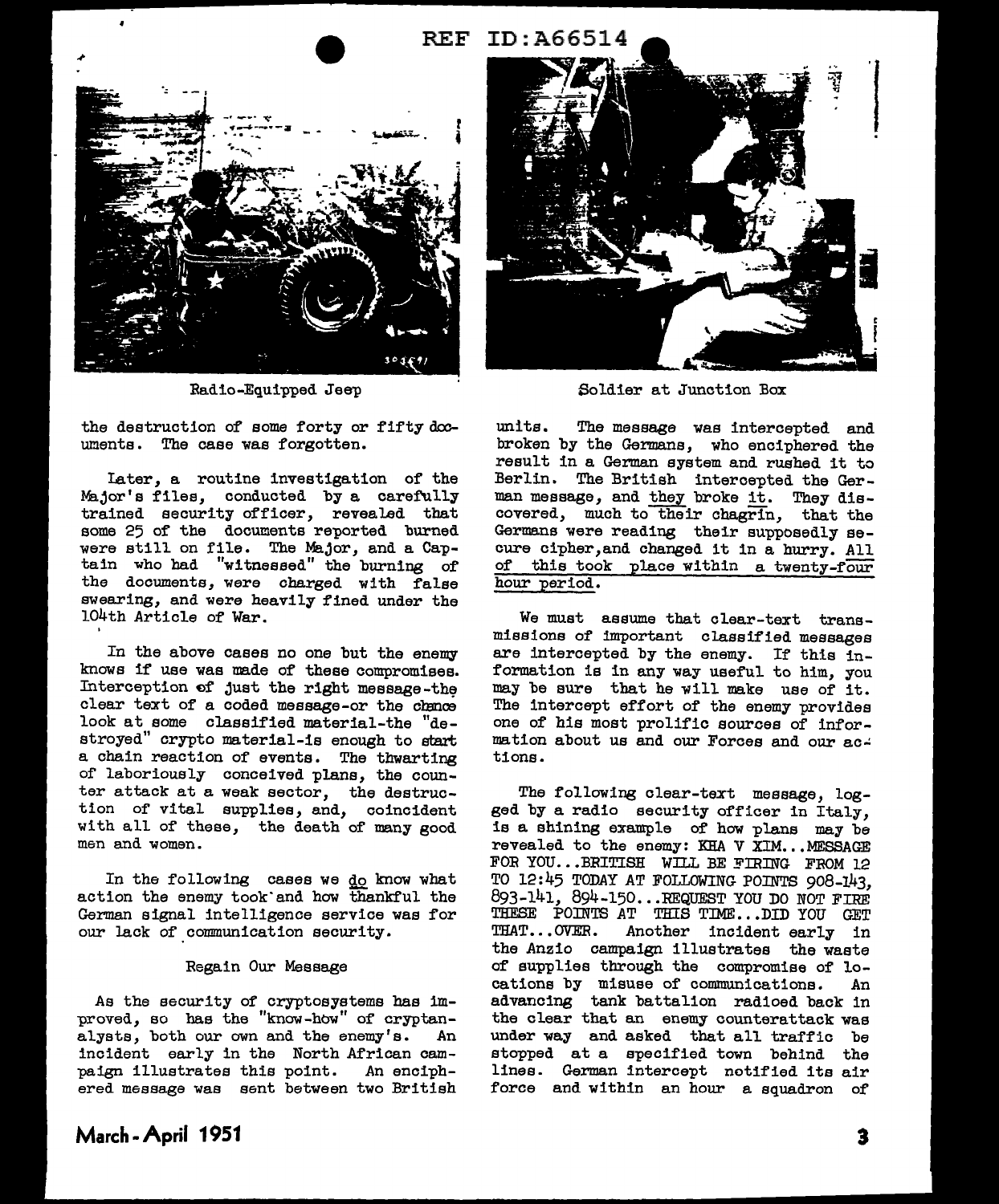REF ID: $\text{A66514}$ .

planes was strafing a long column of traffic halted on the road. Many trucks, jeeps, and cars were wrecked beyond repair, but more lamentable was the number of men killed.

And how they must have licked their chops<br>ver something like the following. Durover something like the following. ing the early part of the breakthrough in France a staff officer heard a familiar' warbling tone on his tactical radio set. It was irritating but not enough to hinder seriously his contact with the battalions in his unit. But in one of his transmissions to a battalion he said, "Looks like the Krauts are trying to jam us." Within minutes the warbling shifted frequency to cover completely that net frequency and the bag pipes stopped all transmissions until a shift could be made to a new frequency.

## Land Mines Result from Intercept

During the battle of Germany, Nazi intercept operators were particularly on the alert for Allied reports revealing that certain areas inside Germany were not mind. Following interception of this intelligence, those areas were mined immediately, and into these traps walked United States infantrymen.

The contents of messages or the lack of sufficient information contained in messages may often be a source of danger in aperations. During 1943,an enemy submarine was able to sink one of our ships and escape from American waters because of incomplete messages, and failure to send a message at all. The submarine might have been destroyed before it could do damage had not any one of the following errors occured: A plane reported rescue of survivors but failed to give the time of the attack, the position of the attack, the course of the sub, or its condition; another plane neglected to make an amplifying report and wasted time asking a question to which it should have known the answer; a third plane failed to give the position of the sub or to communicate with a plane which was in a position to assist. It failed also to make amplifying reports promptly, in sufficient detail, and in plain language instead of code. Speed was vital, and the information was of little value to the enemy.

Information which, although classified,

cannot be acted upon by the enemy within  $"$ the time the action is to take place can<br>usually be transmitted in the clear. In usually be transmitted in the clear. some situations, speed is more vital than the security of the information to be trammitted. By the time the enemy bas intercepted these clear-text messages, and has passed the information to where it can be acted upon, the action has taken place and the information is no longer valuable to him.

### Denying the Enemy Information

The efforts to develop secure cryptosystems, the adopting of procedures which lend themselves to speed of message-handling and the following of procedures for safeguarding and using cryptographic material are all done with a view toward denying the enemy information.

Continued efforts to develop more secure cryptosystems,the adopting of operating procedures which lend themselves to speed of message-handling and the strict adherence to authorized procedures for the safeguarding and use of crypto-material are all for the purpose of denying the enemy classified information. Failure to adhere strictly to authorized procedures for the safeguarding and use of crypto-material will assist the enemy a great deal in his efforts to compromise our crypto-systems and gain access to vital military in-<br>formation of a classified nature. Or as formation of a classified nature. the Germans said ''FIEND HORT MIT."



**ASA Review**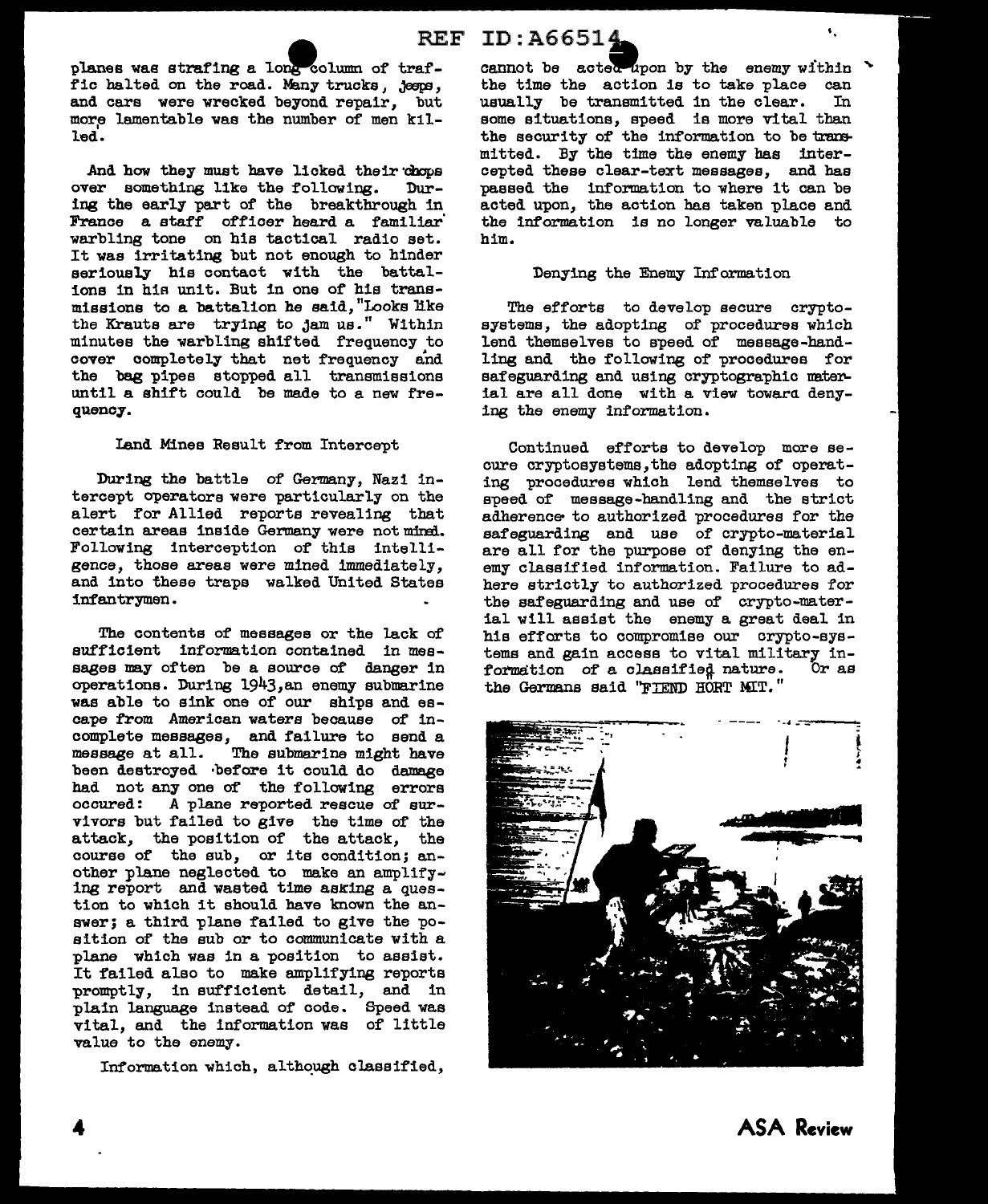## REF ID:A66



View of buildings in area assigned to ASA School at Fort Devens

ers. Guest houses on the Post are available for visitors.

#### Adequate Facilities Provided

The post has adequate facilities which include clubs for officers and noncommissioned officers, a service club, a post exchange, and, in addition to the golf course mentioned above, tennis courts, and two small lakes with excellent swimming and fishing. The vicinity of the post includes a number of these small lakes, or "ponds" as they are called in New England. The communities of Fitchburg (12 mi. from the post) and Leominster (9 mi. from the post) and the big manufacturing town, Lowell, population 195,000, are fine shopping<br>centers. It is not far across the New It is not far across the New<br>border to Nashua. Winters are Hampshire border to Nashua. cold and snowy, Springs damp, but pleasant, and Summers moderate to hot. Autumn is the beat part of the year. It is the countryside made familiar by the poet Whittier; south Europeans have taken over many of the farms.

Fort Devens, built at a cost of \$44,000 000, total in World War I and II, occupies 10,000 acres. During King Philip's War in 1671 the house of Major Simon Willard,situated where the main gate of the Fort now stands, was burned to the ground by Indians, and the settlers of the area were

forced to flee. The camp was named after Major General Charles Devens who served in the War between the States and latar became Attorney General of the United States. When it was constructed early in 1917 a total of 9,000 civilians in nine weeks erected more than 600 buildings, built 200 miles of roads, laid 25 miles of sewer and water pipes, strung 400 miles of telephone and electric wires, and dug a 3,000,000 gallon well - all for  $$6,000,000$ . In the autumn of that year an additional \$13,000, 000 was spent for 800 additional buildings. Expansion during World War II, totaling \$25,000,000, included a nine-fold increase in area, the leasing of 325,000 acres for training purposes, and the erection of 1,200 buldings.

In World War I when it was occupied by the 76th Division, the Commanding Officer was Major General Harry F. Hodges. the Camp housed the  $12th$  (Plymouth) Division under Major General Harry P. McCain; during World War I, 800 persons died there of Spanish Influenza. The 26th Division, which fought at St. Mihiel, was demobilized there.

## Became A Fort In 1931

The status of Devens was changed from that of Camp to Fort in November 1931. Dur-(Continued on page 19)